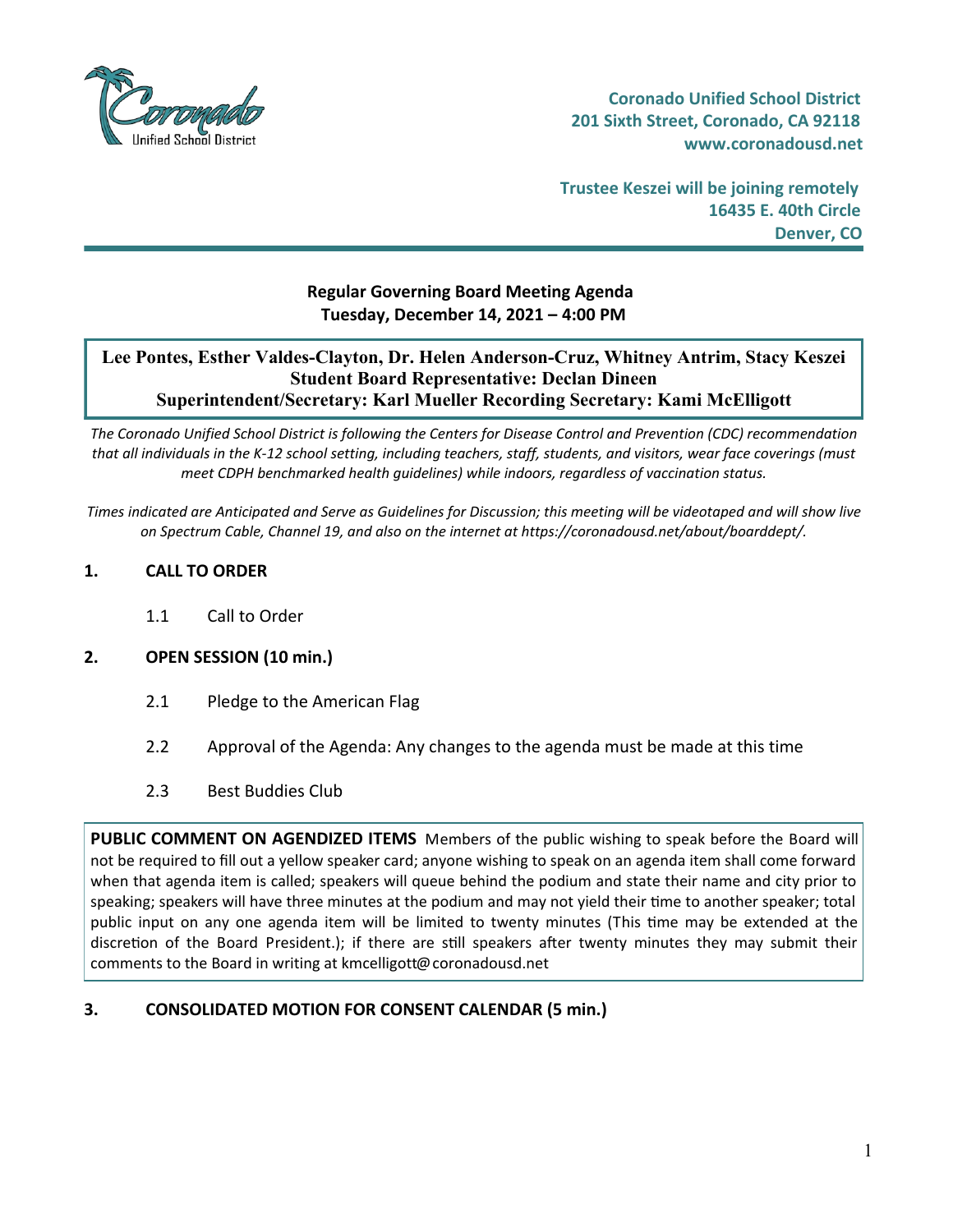The purpose of the consolidated motion is to expedite action on routine agenda items. All agenda items will be approved as written as part of the consolidated motion. Items held for discussion will be acted upon individually after all other agenda items have been considered. Any member of the audience who wishes to speak to an agenda item should complete a yellow card and present it to the Recording Secretary before approval of the Consent Calendar.

- 3.1 Approve the Board Meeting Minutes of [November](https://d2kbkoa27fdvtw.cloudfront.net/coronadousd/e159268644d9588033b4bceac9967b3f0.pdf) 18 & 30, 2021
- 3.2 Approve the [Personnel](https://d2kbkoa27fdvtw.cloudfront.net/coronadousd/0c5fccfeb2dc59b6cf941dbda1f7a45c0.pdf) Register
- 3.3 [Approve/Ratify](https://d2kbkoa27fdvtw.cloudfront.net/coronadousd/47395d0f73abd1e187c1e08fcf571f9c0.pdf) Contracts for Services
- 3.4 [Approve/Ratify](https://d2kbkoa27fdvtw.cloudfront.net/coronadousd/e31bb0ac5250eb71957af67f7f79e4900.pdf) Purchase Orders and Warrants
- 3.5 Developer Fee [Accounting](https://d2kbkoa27fdvtw.cloudfront.net/coronadousd/e0a96b1f34342a57ef851d861ef240950.pdf) Annual Report
- 3.6 Authorize Disposal of Surplus Property & [Equipment](https://d2kbkoa27fdvtw.cloudfront.net/coronadousd/a50b4ad3d3787ae3f315f9a003c6e1df0.pdf)
- 3.7 Adopt Revisions to Board Policies, Board Bylaws, [Administrative](https://d2kbkoa27fdvtw.cloudfront.net/coronadousd/c5260e85c39c6173ec6a906688ea4da30.pdf) Regulations, and/or **Exhibits**
- **4. ACTION ITEMS (30 min.)**
	- 4.1 Authorize a Positive [Certification](https://d2kbkoa27fdvtw.cloudfront.net/coronadousd/4648558f91392c0b279b82f3824609f00.pdf) of the First Interim Budget Report for Period Ending October 31, 2021
	- 4.2 Approve the CUSD 2021 Educator [Effectiveness](https://d2kbkoa27fdvtw.cloudfront.net/coronadousd/05f1e0ee82466167ac0b176ae4c6c7c10.pdf) Block Grant Expenditure Plan
	- 4.3 Resolution [Recognizing](https://d2kbkoa27fdvtw.cloudfront.net/coronadousd/cc92b60bae1f7a3f16e8baec181efabd0.pdf) and Celebrating Juneteenth Day of Observance
	- 4.4 Approval of [Retirement](https://d2kbkoa27fdvtw.cloudfront.net/coronadousd/11484d33e7bf0a638055641539d9c23f0.pdf) Notice Stipend
	- 4.5 Approve Resolution No. 21-12-01 [Authorizing](https://d2kbkoa27fdvtw.cloudfront.net/coronadousd/c8a68b4ab992c635aa2f103628d3bfd90.pdf) the Issuance, Sale And Forward Delivery of General Obligation Refunding Bonds
	- 4.6 Adopt Governing Board Resolution for [Emergency](https://d2kbkoa27fdvtw.cloudfront.net/coronadousd/1aa2e3d3a5ccc938a3f0294e044b7cbb0.pdf) Waiver Coronado High School Boiler Line Break and Water Damage

## **5. REPORTS (45 min.)**

- 5.1 Student Board Member Report: Declan Dineen (5 min.)
- 5.2 ACT Report: President Jennifer Landry (5 min.)
- 5.3 Village [Elementary](https://d2kbkoa27fdvtw.cloudfront.net/coronadousd/f7fb313d62ff9d13ff0921d8df2afe6b0.pdf) School Annual Report: Principal, Heidi Bergener (15 min. + Board Discussion)
- 5.4 Project STEM READ-I [Department](https://d2kbkoa27fdvtw.cloudfront.net/coronadousd/14f0cbd0b123400d64850378f7c6874e0.pdf) of Defense Education Activity (DoDEA) Grant Annual